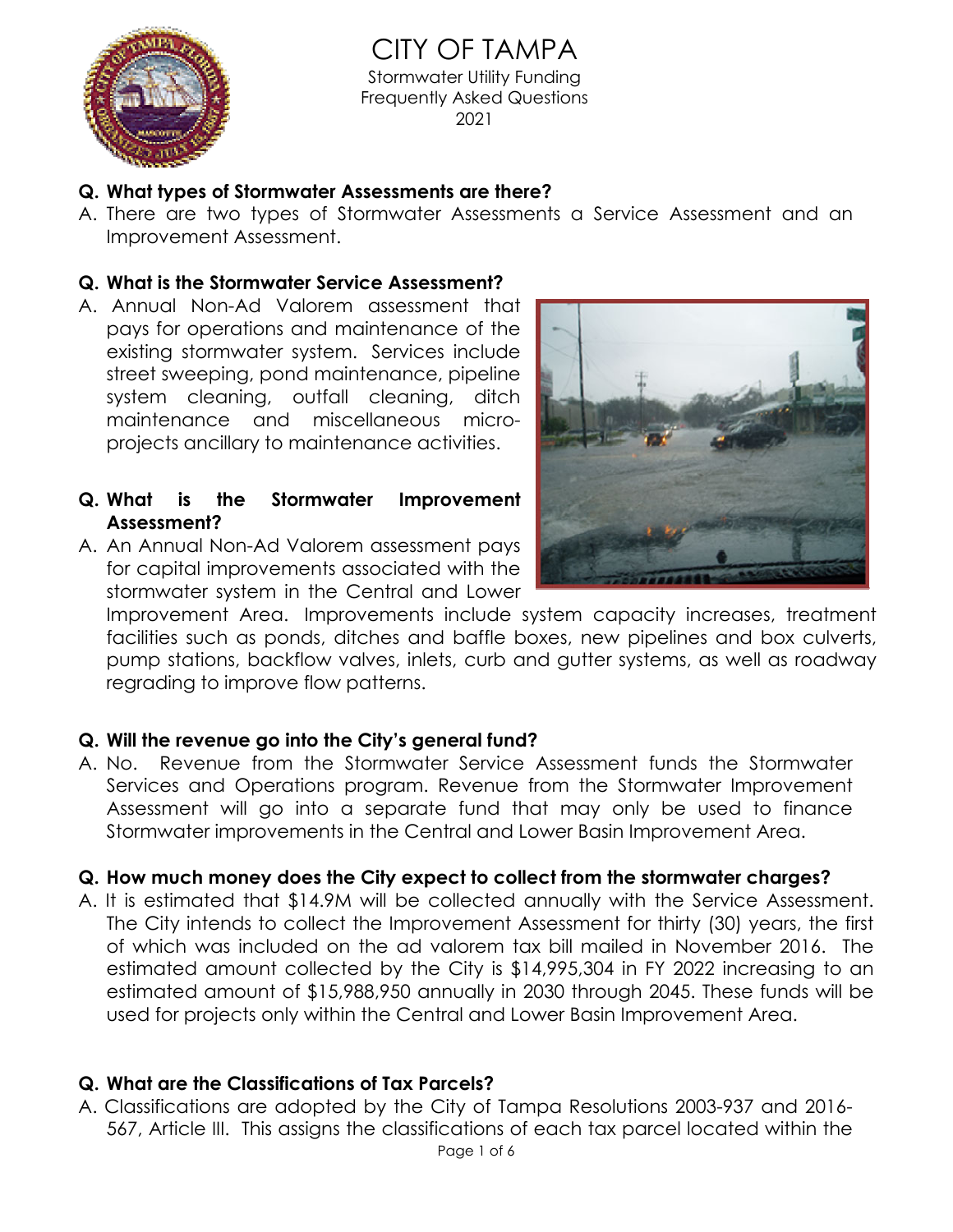Stormwater Service Areas to be assigned to one of the following classifications: Small Single Family Parcels, Medium Single Family Parcels, Large Single Family Parcels, Very Large Single Family Parcels, Condominium Residential Unit Parcels, Condominium Non-Residential Unit Parcels Condominium Common Area Parcels, Mixed-Use Condominium Parcels, Small Multi-Family Parcels, Medium Multi-Family Parcels, Large Multi-Family Parcels or General Parcels.

### **Q. What is an 'ESU'? (Equivalent Stormwater Unit)**

A. The ESU, also referred to as an "ESFIA" or (equivalent square footage of impervious area), is a billing unit. It is the standard unit used to express the Stormwater burden expected to be generated by each parcel of property. In Tampa, each ESU represents 3,310 square feet of impervious surface. The Average Median Single Family dwelling contains a footprint of 1,667 square feet and 1,643 other impervious area equaling 3,310 square feet. General parcels are assigned 1 ESU for every 3,310 square feet of impervious surface or a portion thereof.

## **Q. How was the number of ESUs for Single Family Parcel determined?**

 a tier. The tiers' footprint ranges are as follows: A. The residential properties were classified in samples of first floor footprints and total square footage of the City's single family parcels. Dwellings were reviewed and the parcels were then grouped into four classes based on similarity of the dwelling size. From these, samples of varied sizes were extracted; the impervious area on each parcel was digitized by the Hillsborough County GIS group. The impervious area was totaled for each Tier and then divided by the number in the sample to establish the average square footage of impervious area for their Tier. The single family home parcels are charged based on the footprint of their residence within

Small = Building footprint >100 and <1,300 sq. ft. Avg. building footprint is 1,023sf assigned .61 ESU Medium = Building footprint >1,301 and <2,200 sq. ft. Avg. building footprint is 1,667sf assigned 1.00 ESU Large = Building footprint >2,201 and <4,000 sq. ft. Avg. building footprint is 2,762sf assigned 1.66 ESU Very Large = Building footprint >4,000 sq. ft. Avg. building footprint is 4,701sf assigned 2.82 ESU

The tiers all pay some portion or multiple of an ESU based on the average amount of impervious for that tier.

#### **Q. What is "impervious surface"?**

A. *Municode 21-141*: Impervious surface means a surface that has been compacted or covered with a layer of material so that it is highly resistant or prevents infiltration by stormwater. It includes roofed areas and surfaces such as compacted sand, limerock, or clay, as well as conventionally surfaced streets, sidewalks, parking lots, and other similar surfaces.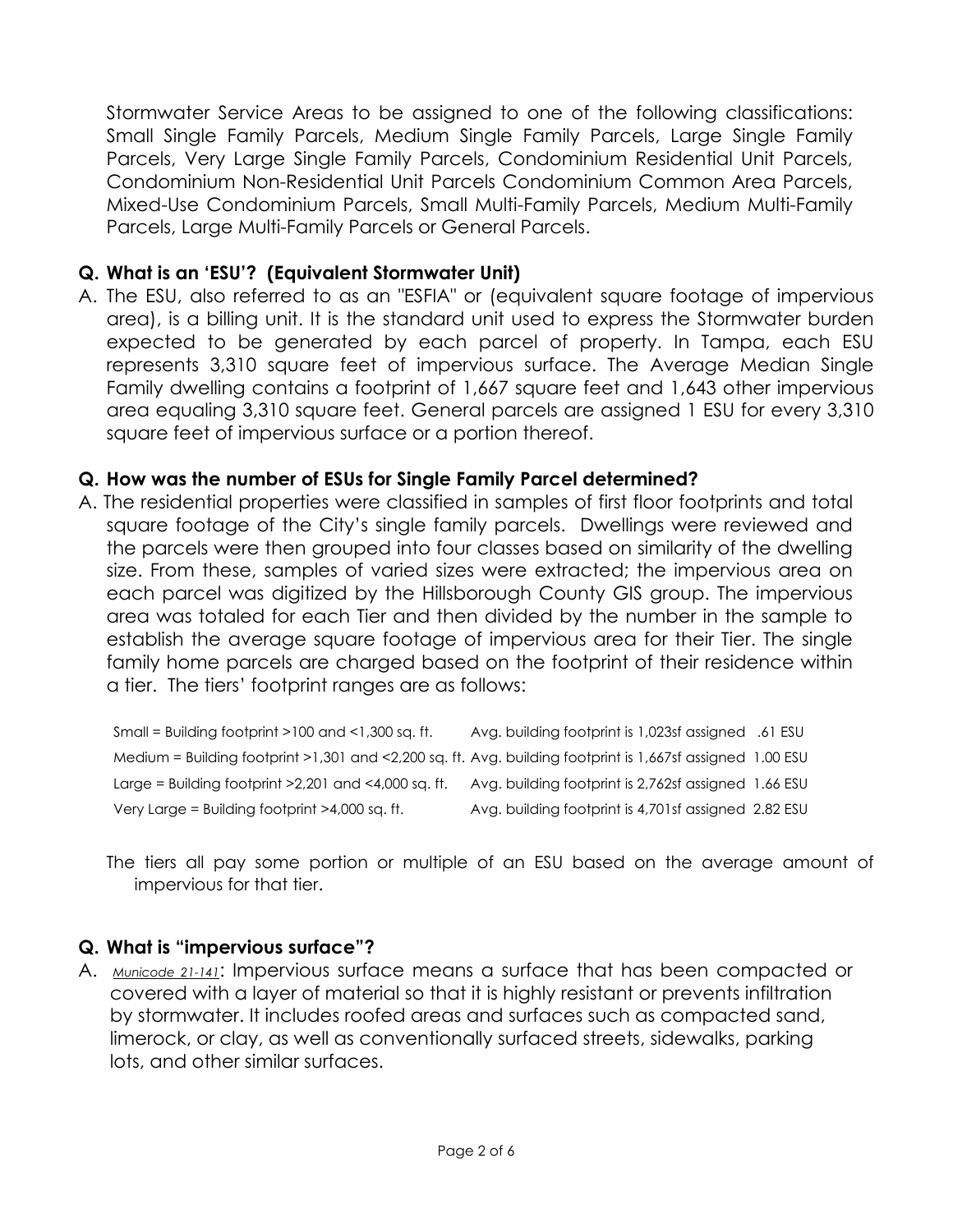## **Q. How are the properties charged?**

A. There are roughly 80,000 single family parcels in the City. Since it would be impractical to measure each one exactly each year, a method was established which would allow the residential properties to be placed in one of a series of Tiers. Single Family Residential and Multi-Family Parcels (defined as developed property to which the Property Appraiser has assigned DOR code of 08 and which contains no more than two buildings with no more than 4 dwelling units per building) are assessed based on the tiered ESU assignment. All other classifications are charged based on the impervious area associated with their property. The calculation will consider the total amount of impervious surfaces (building footprint, parking lot, sidewalks and other impervious surfaces) divided by the billing unit value of 3,310 this provides the number of ESUs. Then the number of ESUs is multiplied by the rate providing the charge. All developed parcels (parcels with impervious areas greater than or equal to 100 sq. ft.) are charged.

## **Q. Will all parcels pay both assessments?**

A. No. All developed parcels within the City that use the City's Stormwater System are charged the Service Assessment and only those parcels located in the Central and Lower Basin Improvement Area will be charged the Improvement Assessment. If a parcel meets the requirements for a mitigation credit, then it would receive a mitigation credit applied to both assessments.

# **Q. What are the rates?**

A. The Stormwater Service Assessment rate is \$82.00 per ESU. The Stormwater Improvement Assessment rate is \$89.55 per ESU annually for 30 years. The City scaled the rate up to that maximum amount over a six year period beginning in 2016-17 and this Improvement Assessment is scheduled to end in 2045.

# **Q. What is mitigation credit?**

A. Mitigation credits apply to both Stormwater Service Assessment and the Stormwater Improvement Assessment for a Developed Property in consideration of a properly functioning and permitted stormwater system, or the parcel owner contributes to the maintenance of a private system which provides stormwater treatment and attenuation for runoff from public right-of-way.

# **Q. Who is eligible for a mitigation credit?**

- A. Parcels subject to a Stormwater charge may be granted a mitigation credit based on one of the following factors:
	- 1. Parcels with no Offsite Discharge of Stormwater to City System. The credit for such parcels will be 100% since the City bears no expense in managing the offsite discharge of the sites flow.

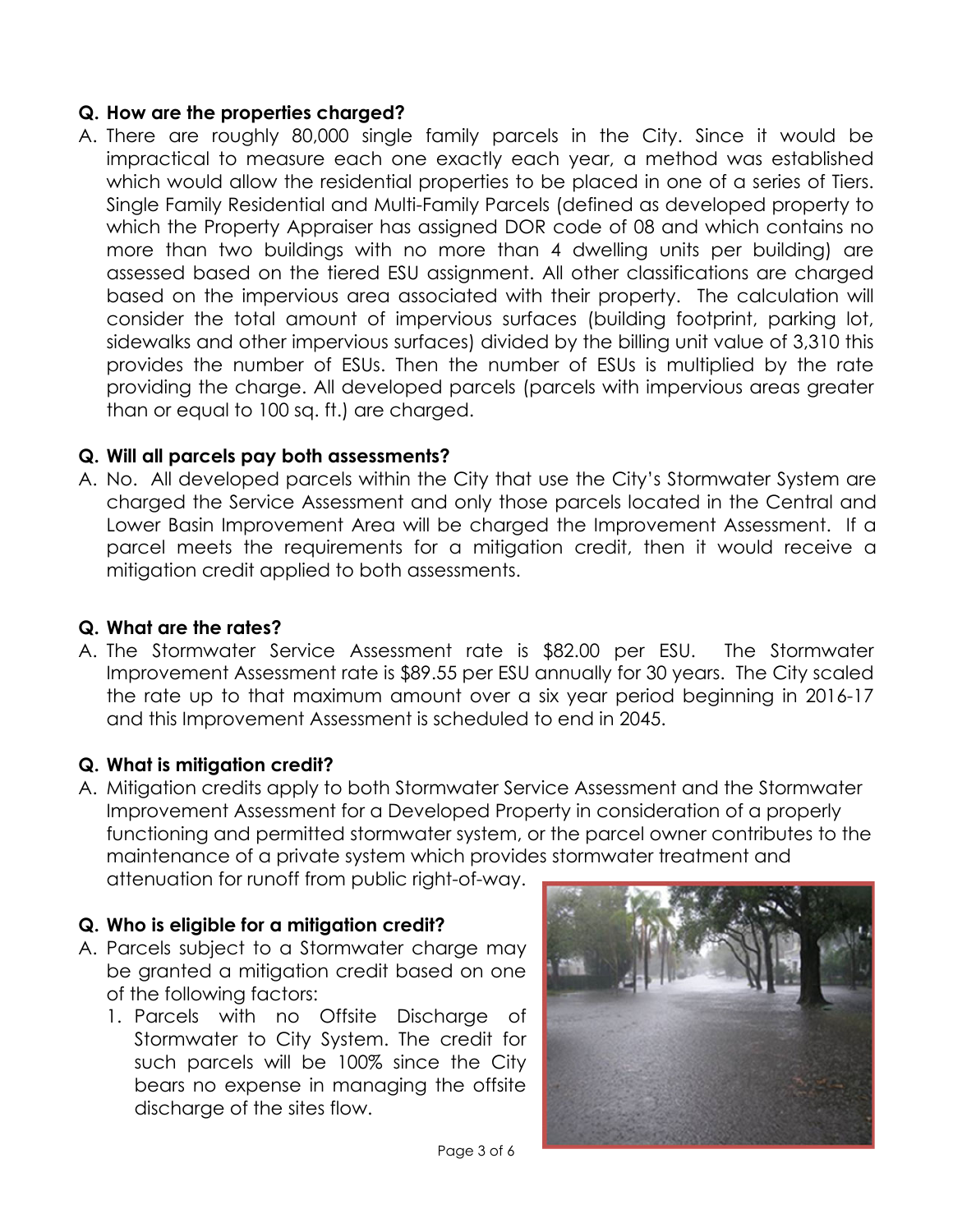- 2. A credit of 40% is granted if the Owner of parcel operates and maintains a stormwater facility that provides attenuation and treatment equal to that necessary for the 50-year storm event.
- 3. A credit of no less than 10% is granted Owner of parcel contributes monetarily to a Community Development District, Civic Association (Homeowners Association or Property Owners Association), or Special District which provides maintenance to non-City owned stormwater management facilities which accept drainage from City right-of-way.
- 4. A credit of no less than 10% is granted if a Parcel has a properly maintained and functional onsite stormwater management system which treats and/or attenuates stormwater prior to discharge to the City right-of-way or stormwater system. Proof of proper operation and maintenance may be required on a periodic basis.

# **Q. How can I get additional information on the City's Mitigation Credit Policy?**

A. You can access information on Mitigation Credits at the City of Tampa Website: www.tampa.gov/tss-stormwater/programs/assessment/mitigation . Or it may be requested by contacting the City's Mobility Department by calling (813) 274 -3101.

### **Q. I think my parcel should receive a stormwater mitigation credit. How can I have it reviewed?**

- A. You can visit our Website: *www.tampa.gov/tssstormwater/programs/assessment/mitigation* for an application or contact the City by telephone at (813) 274-3101 and provide your name, address, phone number, and the best time for someone to reach you. Most importantly include the Folio or Parcel Identification number. When contacted you need to be prepared to provide the documentation such as drainage plans, demolition & cleared site records, topographic elevation survey, or other credentials deemed to be sufficient by the City's mitigation policy and how you qualify for the mitigation credit.
- **Q. What period of time do the stormwater charges cover and when will the stormwater charges be payable?**
- A. Both assessments cover the City of Tampa's fiscal year of October 1st to September 30th. The Stormwater Service Assessment is re-imposed annually, and the Improvement Assessment is imposed annually for a period of 30 years. Both are payable, as part of your tax bill, each year between November 1st and March 31st. While the Stormwater Service Assessment has been collected since 2003 the Stormwater Improvement Assessment began in 2016.

#### **Q. Why is the City using the tax bill collection method to collect the stormwater charge?**



Page 4 of 6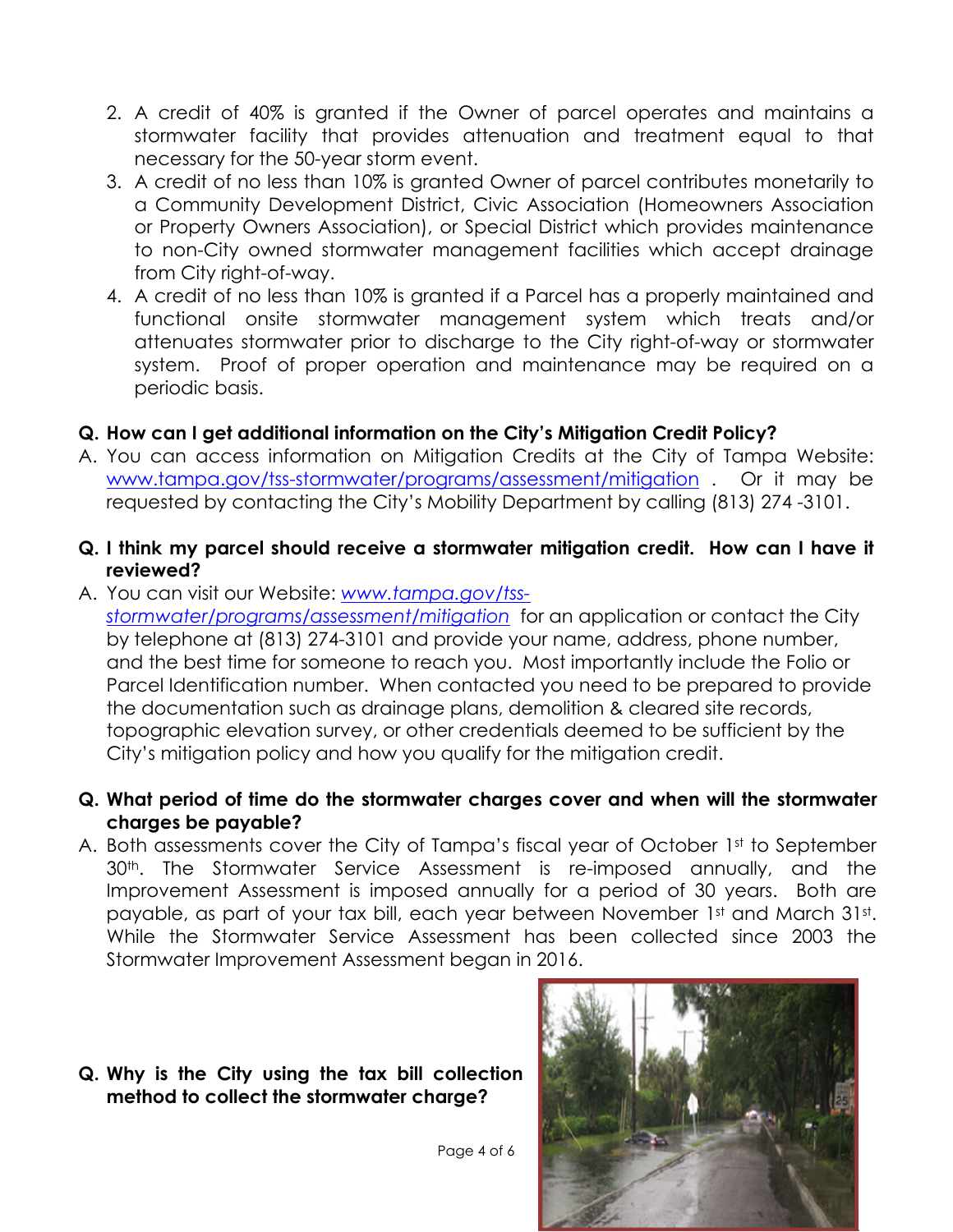- A. *"Piggy-backing"* the collection method on the annual property tax bill saves money for everyone by reducing the administrative costs of the program. As well as it results in a stable revenue source to fund Stormwater Services and Improvements.
- **Q. I don't pay taxes now due to homestead exemption. Will I have to pay the stormwater charge?**
- A. Yes. Stormwater charges are a non-ad valorem assessment and collected on the tax bill even though the owner or property may be tax exempt. The Stormwater Assessment applies to all developed property regardless of exemptions.



#### **Q. What if I am concerned that I cannot pay the full stormwater charge at one time?**

A. If you make monthly mortgage payments, it is likely that your mortgage holder will escrow the stormwater charge amounts, much like property taxes, and your monthly payment will include the stormwater charges. You may wish to advise them of any increase so they can adjust your monthly payment. Alternatively, if you would like to make installment payments, you will need to contact the Hillsborough County Tax

Collector's Office at (813) 635-5200 to arrange to participate in the quarterly installment program for the payment of taxes and stormwater charges.

- **Q. What if I'm elderly and on a fixed income or disabled and I can't pay the additional Improvement Fee? Is there any assistance program?**
- A. The City of Tampa has a Hardship Program for the Improvement Assessment. The City's program targets the elderly, disabled and disabled Veteran homeowners who reside on their homesteaded property. The City sponsored program would pay the annual Improvement Fee Assessment for those properties and owners that qualify.

You may access more information at the following website: https://www.tampa.gov/tss-stormwater/programs/assessment/hardship\_program. Or you may contact the City's Housing and Community Development Division by telephone at (813) 274-7957.

- **Q. I received a discount for early payment of my taxes. Will I receive the same discount for my stormwater charges?**
- A. Yes. The same discounts apply to ad valorem taxes will also apply to the stormwater charges collected on the tax bill.